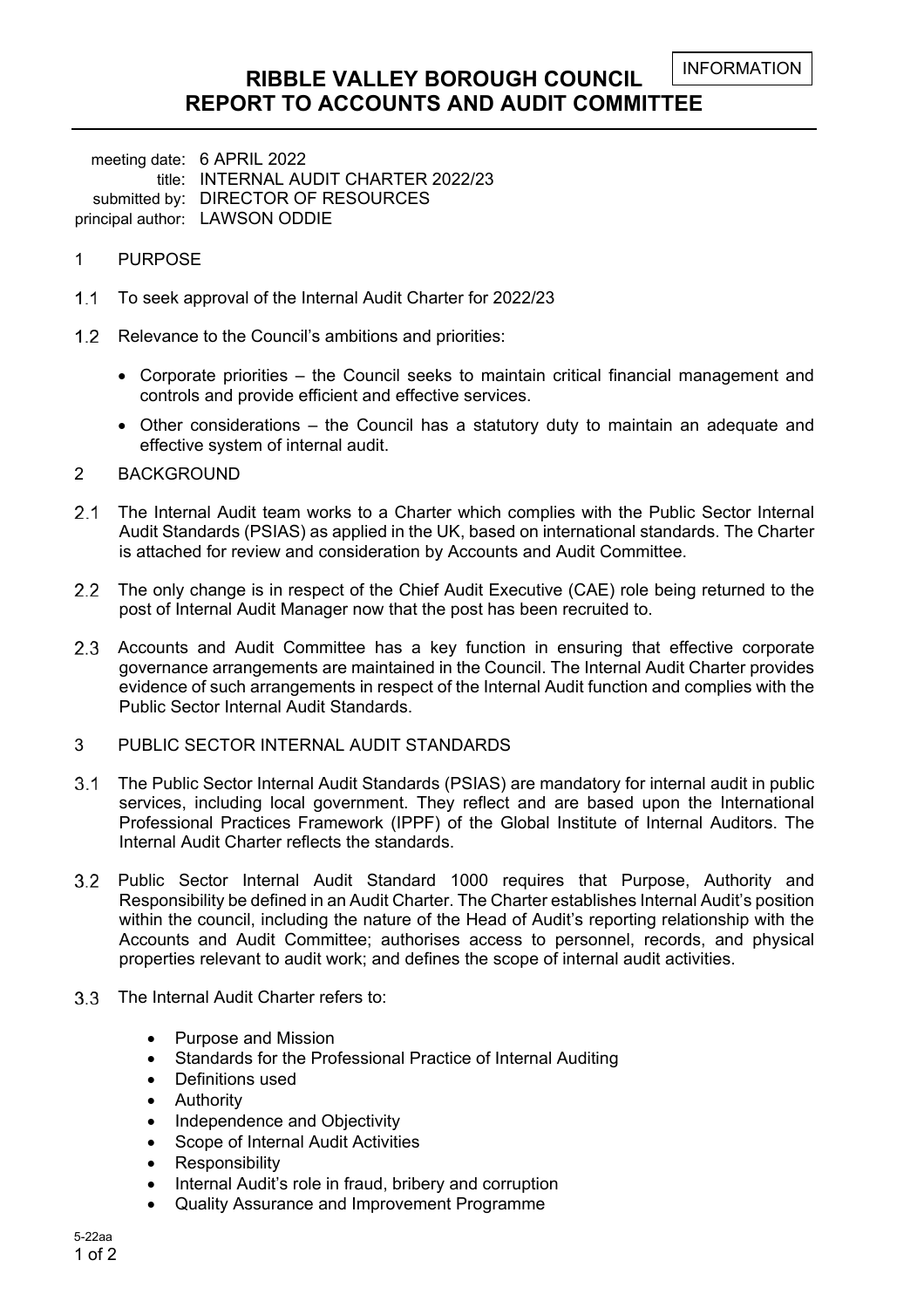# 4 CONCLUSION

- Under the Public Sector Internal Audit Standards (PSIAS) the council is required to have an Internal Audit Charter in place. The Charter has been fully reviewed and rewritten.
- The Charter establishes Internal Audit's position within the council, including the nature of the Head of Audit's reporting relationship with the Accounts and Audit Committee; authorises access to personnel, records, and physical properties relevant to audit work; and defines the scope of internal audit activities.
- Approval of the Internal Audit Charter sits with the Council's Accounts and Audit Committee.
- 5 RECOMMENDED THAT COMMITTEE
- Approve the Internal Audit Charter 2022/23 as attached at Annex 1.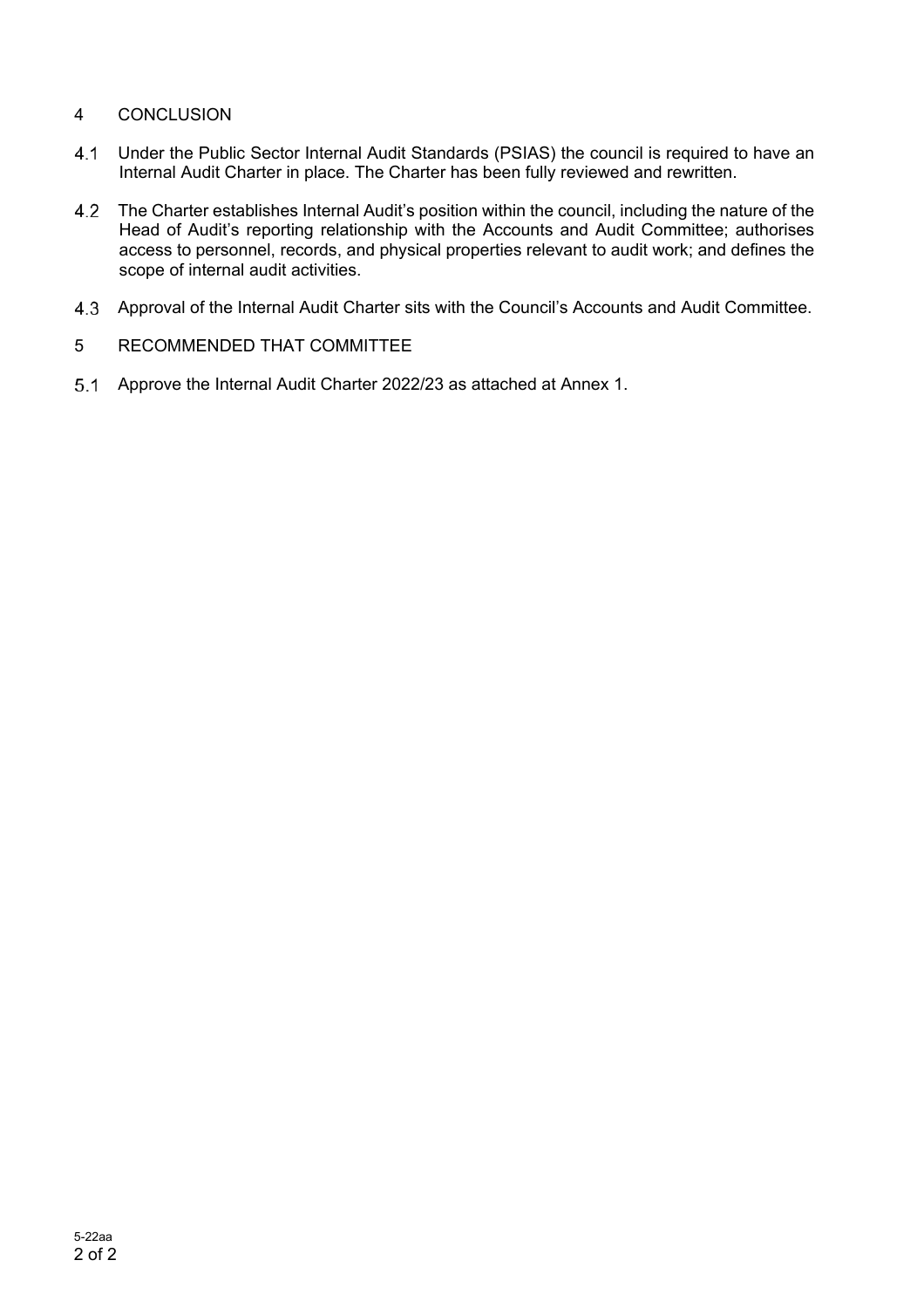Internal Audit **Charter** 2021/222022/23



# Ribble Valley<br>Borough Council

www.ribblevalley.gov.uk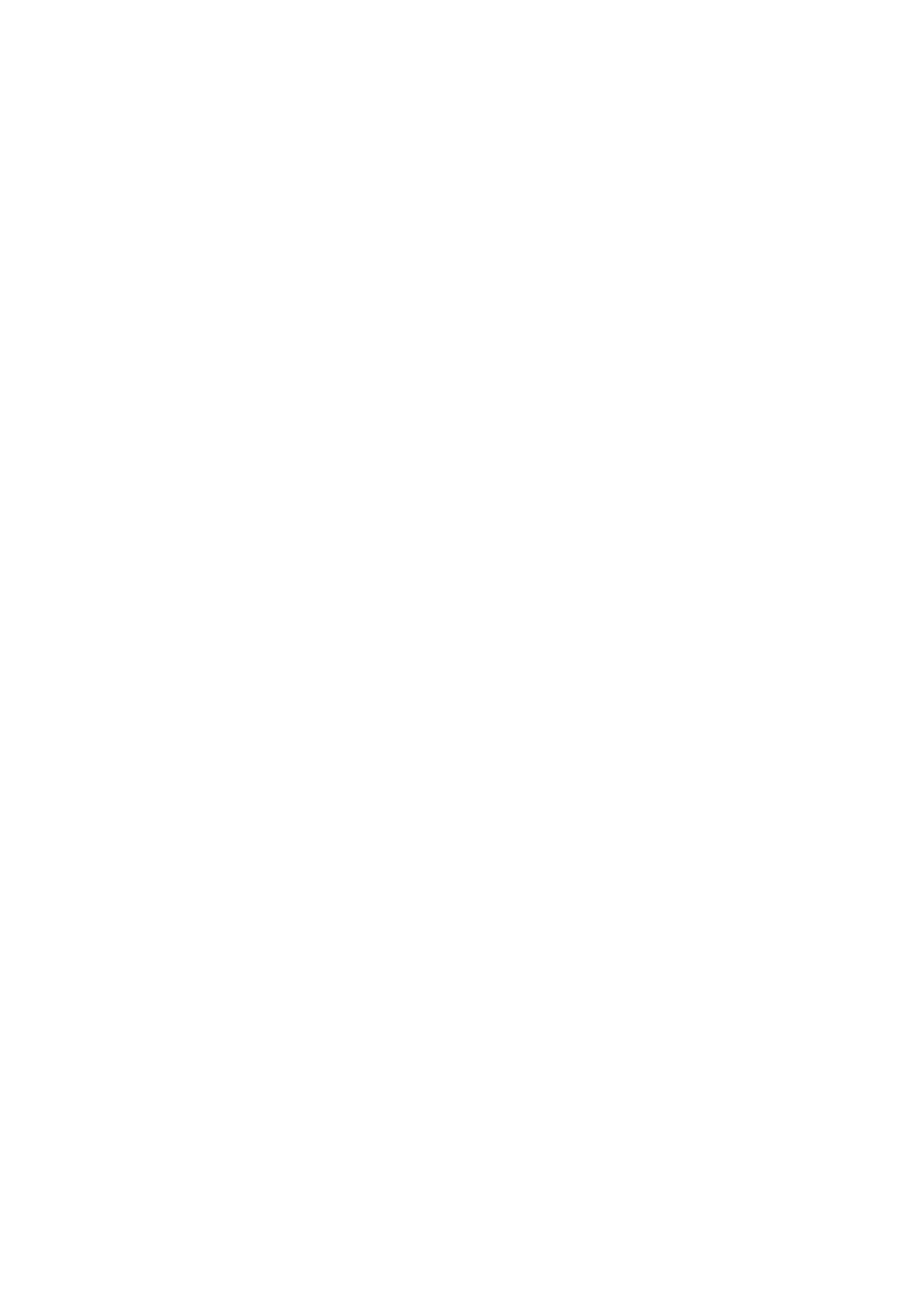# **1. Purpose and Mission**

1.1. The purpose of Ribble Valley Borough Council's internal audit function is to provide independent, objective assurance and consulting services designed to add value and improve the Council's operations. The mission of internal audit is to enhance and protect organisational value by providing risk-based and objective assurance, advice, and insight. The internal audit function helps Ribble Valley Borough Council accomplish its objectives by bringing a systematic, disciplined approach to evaluate and improve the effectiveness of governance, risk management, and control processes.

# **2. Standards for the Professional Practice of Internal Auditing**

- 2.1. To ensure that authorities make arrangements for the proper administration of their financial affairs, the Accounts and Audit (England) Regulations 2015 make statutory provision for a local authority to undertake an adequate and effective internal audit of its documents and records and of its system of internal control in accordance with proper internal audit practices.
- 2.2. These 'proper internal audit practices' are the Public Sector Internal Audit Standards (PSIAS).
- 2.3. The objectives of the PSIAS are to:
	- define the nature of internal auditing in the UK public sector
	- set basic principles for carrying out internal audit in the UK public sector
	- establish a framework for providing internal audit services, which add value to the Council, leading to improved organisational processes and operations
	- establish the basis for the evaluation of internal audit performance and to drive improvement planning
- 2.4. To meet the above objectives, the PSIAS requires the Council to have a documented and agreed Internal Audit Charter which in effect acts as the agreement between the Internal Audit service and the Council.

#### **3. Definitions used**

- 3.1. This Charter defines the following terminology contained within the PSIAS:
	- the board as the Accounts and Audit Committee
	- senior management as the Corporate Management Team
- 3.2. The Chief Audit Executive (CAE) is the person tasked with directly managing the Internal Audit function. This is currently the Head of Financial Servicesthe Internal Audit Manager.

#### **4. Authority**

- 4.1. The CAE reports functionally to the Accounts and Audit Committee and administratively (i.e. day-to-day operations) to the Director of Resources (S151 Officer).Head of Financial Services.
- 4.2. To establish, maintain, and assure that Internal Audit has sufficient authority to fulfil its duties, the Accounts and Audit Committee will:
	- Approve the Internal Audit Charter.
	- Approve the risk-based Internal Audit Annual Audit Plan.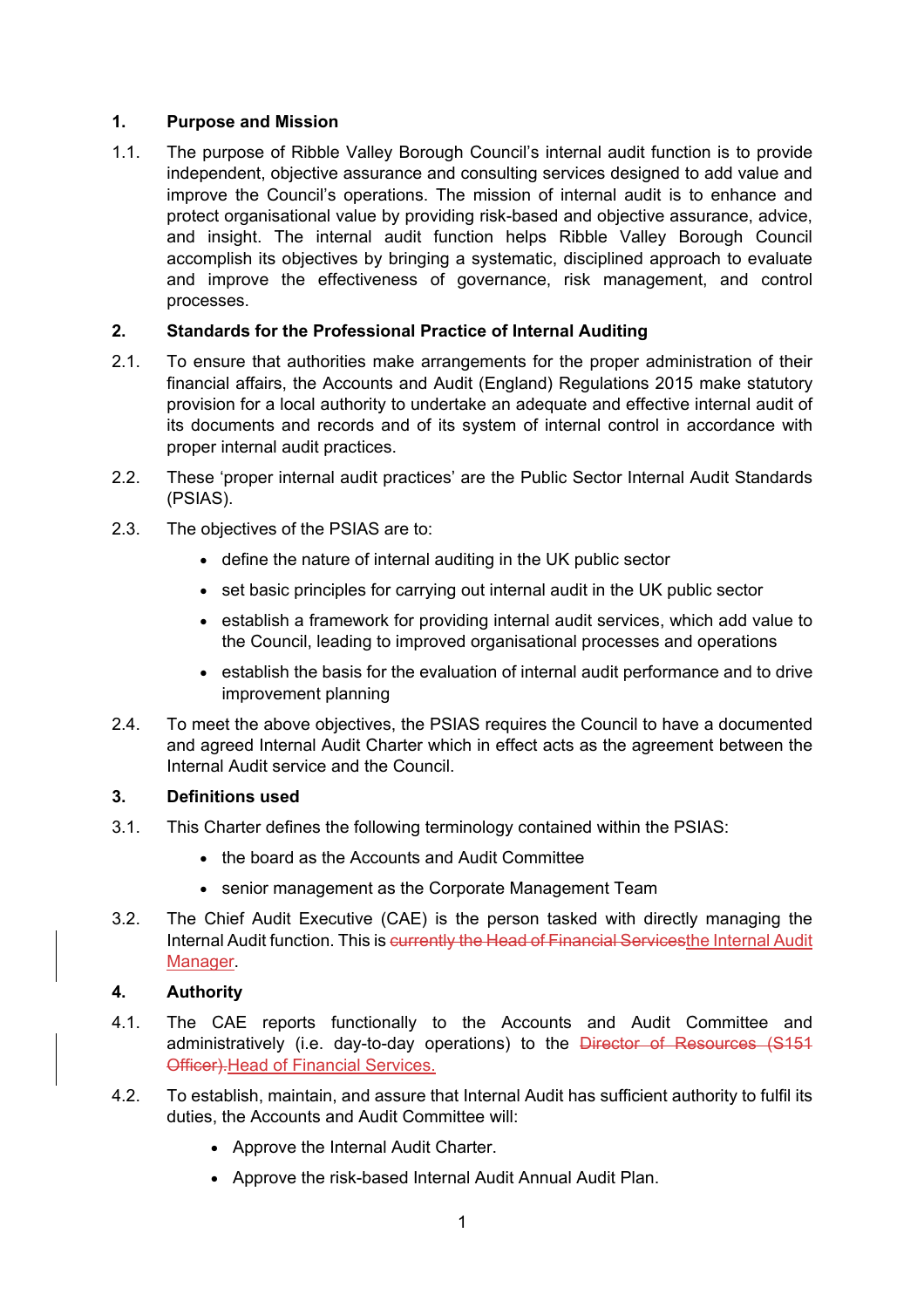- Receive communications from the CAE on Internal Audit's performance relative to its plan and other matters.
- Make appropriate inquiries of Corporate Management Team and the CAE to determine whether there is inappropriate scope or resource limitations.
- 4.3. Financial Regulations provide Internal Audit with the right of access at any reasonable time to all records, documents and correspondence relating to any transactions of the Council, and to require any employees of the Council to produce cash, stores or any other Council property under their control. Internal Audit can also request explanations, as considered necessary, to confirm the correctness of any matter under examination.
- 4.4. The CAE has the right to direct and unrestricted access (i.e. outside of line management) to, and freedom to report in their own name and without fear of favour, to the following:
	- Corporate Management Team (collectively or individually)
	- Head of Paid Service (Chief Executive)
	- Section 151 Officer (Director of Resources)
	- Monitoring Officer (Head of Legal and Democratic Services)
	- Chair of the Accounts and Audit Committee

#### **5. Independence and Objectivity**

- 5.1. In order to preserve its objectivity and independence, Internal Audit will not assume operational responsibilities for, and will remain independent of, the activities it audits or reviews.
- 5.2. Internal auditors will maintain an unbiased mental attitude that allows them to perform engagements objectively and in such a manner that they believe in their work product, that no quality compromises are made, and that they do not subordinate their judgment on audit matters to others. Auditors are required to have due regard to the standards expected within the "Seven Principles of Public Life".
- 5.3. Where the CAE has, or is expected to have, roles and/or responsibilities that fall outside of internal auditing, safeguards will be established to limit impairments to independence or objectivity.
- 5.4. Internal Audit employees will ensure that they conduct work with due professional care and in line with the requirements of the PSIAS, having due regard to the Chartered Institute of Public Finance & Accountancy's Local Government Application Note in this respect. Staff will also look to comply with the code of ethics for internal auditors and the core principles for internal audit.
- 5.5. In accordance with the Council's Officer Code of Conduct, internal auditors must declare interests that can impact on objectivity. Implications of the Bribery Act must be considered, and auditors must not accept gifts, hospitality, inducements or other benefits other than those permitted by the Council's Code, for which the appropriate registration of such items must be completed. Information obtained during the course of an audit engagement must not be used for personal gain by an internal auditor or made available to third parties unless specific authority is in place to do so.
- 5.6. To ensure objectivity, individual auditors will not be permitted to carry out audit work in areas where they have had operational responsibility within the same financial year or longer until a suitable period has elapsed as determined by the CAE.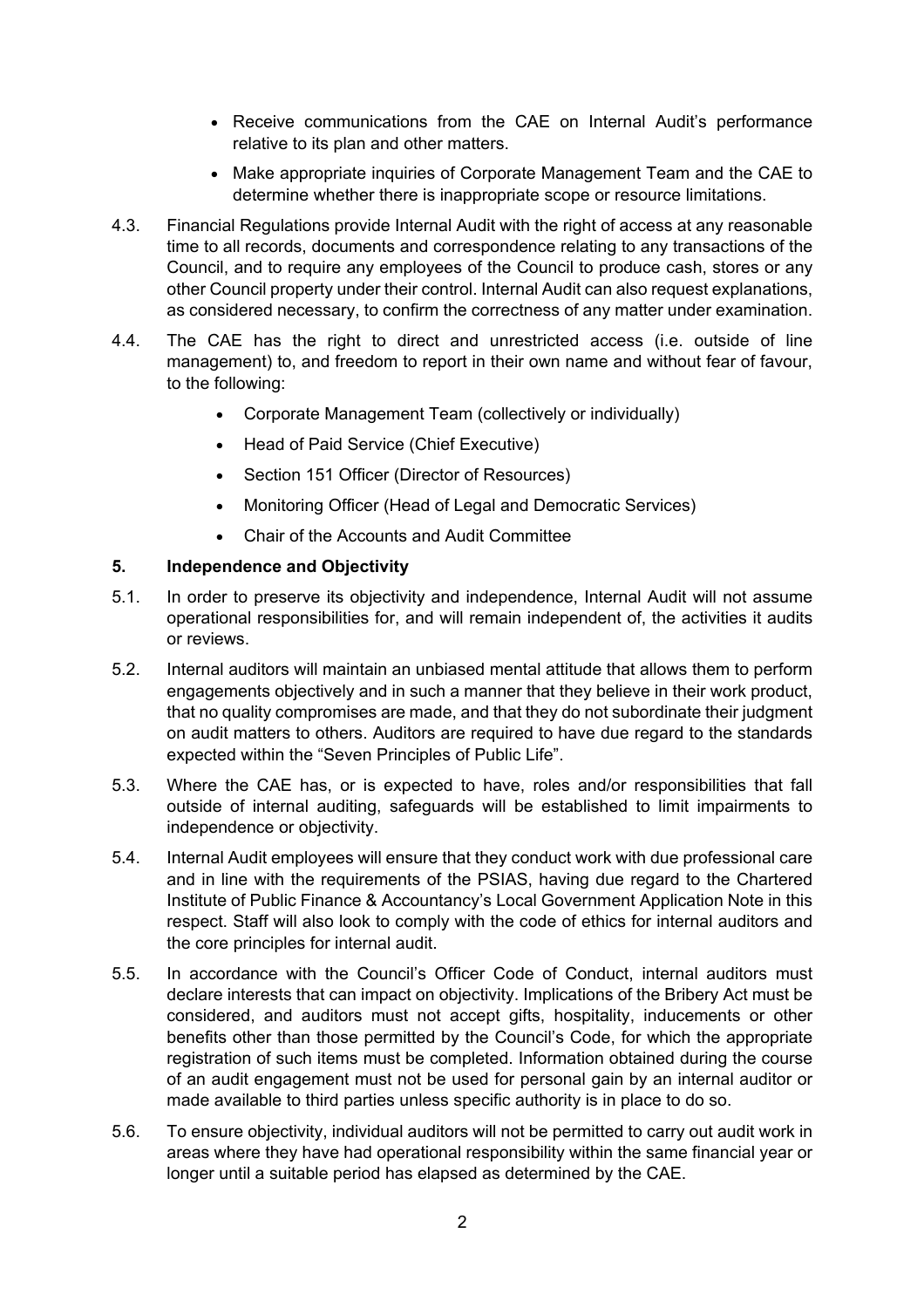5.7. Subject to available operational resources, audit engagements will be rotated within the Internal Audit Team to prevent over-familiarity and complacency that could influence objectivity and effectiveness. Potential for conflicts of interest or impairment to objectivity or independence will be considered as part of pre-audit work and documented as part of that work.

# **6. Scope of Internal Audit Activities**

- 6.1. The scope of Internal Audit includes all of the Council's operations, resources, services and responsibilities in relation to other bodies. Where agreements allow, this includes all contractors and other bodies commissioned to deliver services on behalf of the Council.
- 6.2. The CAE also coordinates activities, where possible, and considers relying upon the work of other internal and external assurance and consulting service providers as needed. The internal audit function may perform advisory and related client service activities where resources allow, the nature and scope of which will be agreed with the client.
- 6.3. Opportunities for improving the efficiency of governance, risk management, and control processes may be identified during engagements. These opportunities will be communicated to the appropriate level of management.
- 6.4. Internal Audit may also provide consultancy services, such as advice and guidance on new design and implementation control, particularly through periods of organisational change. Consultancy services are advisory in nature and are generally performed at the specific request of Corporate Management Team, with the aim of improving governance, risk management and control and contributing to the annual audit opinion. During consultancy engagements, governance, risk management and control issues may be identified. Whenever these issues are significant to the Council, they will be communicated to Corporate Management Team and the Accounts and Audit Committee.
- 6.5. Any consultancy advice will be given without prejudice as to future coverage of, and opinion, on the relevant activity on which advice has been given.

# **7. Responsibility**

- 7.1. The CAE is responsible for the preparation of a risk-based Annual Audit Plan and has overall responsibility for its management. The Accounts and Audit Committee considers and approves (but does not direct) the proposed Annual Audit Plan. This means the Accounts and Audit Committee can and should challenge whether the Plan is sufficient and adequately focused.
- 7.2. The CAE is responsible for ensuring that the resources available to internal audit are enough to meet its responsibilities and achieve its objectives. Resources can be either in-house staff or specialist external providers. If the CAE concludes resources are insufficient, they must formally report this to Corporate Management Team and the Accounts and Audit Committee.
- 7.3. Corporate Management Team will review and comment on the Annual Audit Plan prior to it being presented to the Accounts and Audit Committee for consideration and approval to ensure effective audit coverage of the key issues affecting their service areas.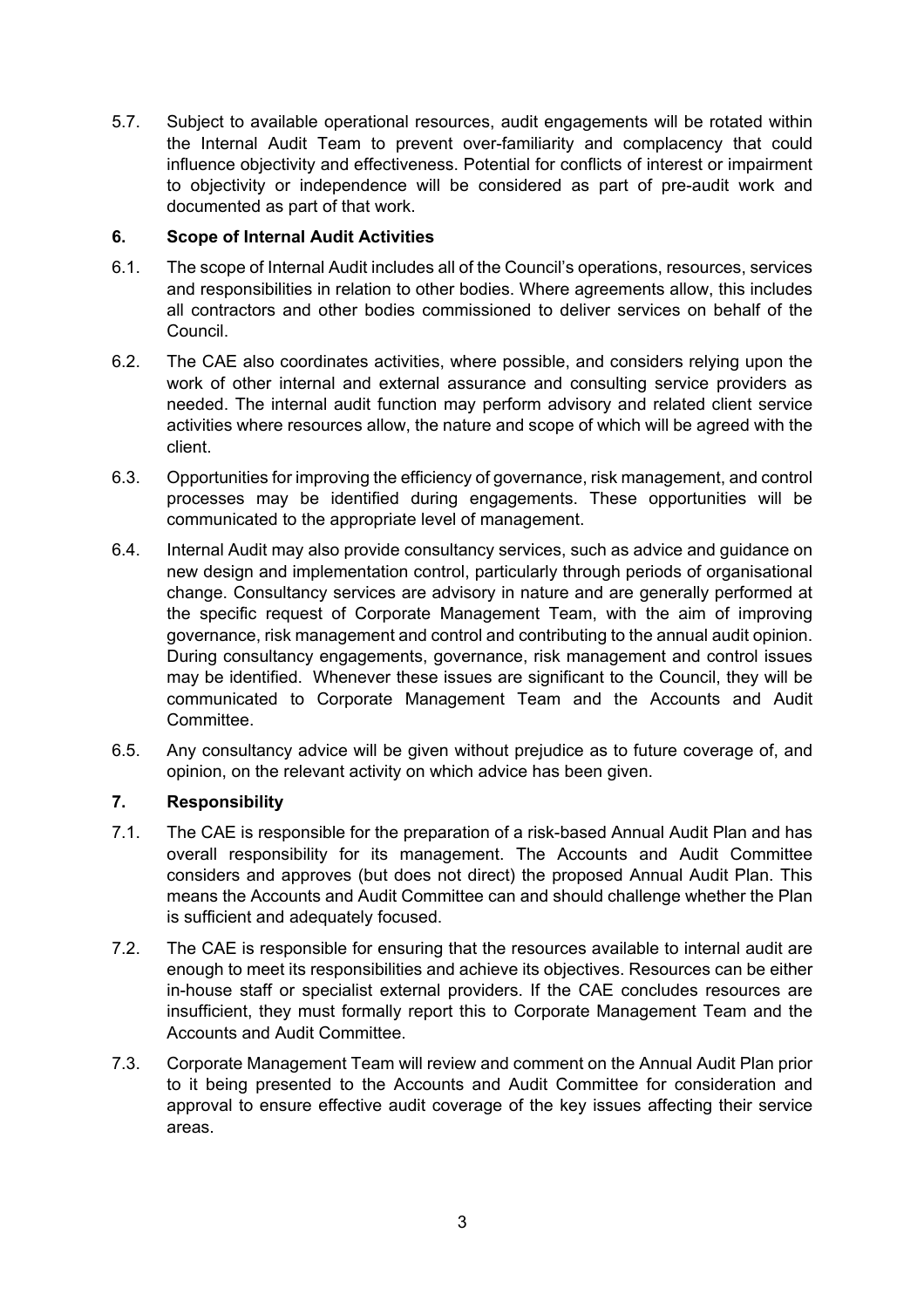- 7.4. Individual audit engagements will be undertaken in line with procedures maintained by Internal Audit to ensure consistency in structure and approach. The approach to testing must be appropriate and of sufficient size and intensity to draw valid conclusions. Working papers must be maintained to justify conclusions reached and enable another independent auditor to repeat the work and come to the same conclusion.
- 7.5. Where prior audit work has identified good controls and procedures and there have not been significant changes in those procedures or key personnel since the last engagement then the level of testing may be reduced, whilst ensuring the underlying controls are still in place.
- 7.6. In carrying out its duties Internal Audit will work constructively with all levels of management and staff. During an engagement, all levels of management and staff are required to co-operate fully with the auditors.
- 7.7. If significant control failings are identified in testing, this fact will be referred to the CAE and brought to the attention of relevant management during the engagement for immediate action.
- 7.8. All audit and consultancy outcomes will be fully discussed with Heads of Service at the conclusion of an engagement. Head of Service responses will be recorded and considered for the purposes of completing a final report of the engagement.
- 7.9. An Audit Report will be produced and presented to the relevant Head of Service to obtain confirmation as to content and relevance. This will be done as soon as practicable after completion of field work. The report will contain recommendations to address any weaknesses in controls or procedures identified in the Audit Engagement. An action plan, confirmed by the relevant Head of Service, with realistic dates for implementation will be agreed.
- 7.10. After the report and action plan, if applicable, has been agreed by the relevant Head of Service, copies of the report will be issued for information to the Section 151 Officer and all Directors.
- 7.11. Heads of Service are responsible for responding formally to Internal Audit recommendations by both accepting and implementing the recommendations or formally reject them, explaining the reasons for so doing. If Internal Audit and Heads of Service fail to reach agreement on issues or recommendations which Internal Audit consider to be of material importance, the final audit report will reflect the position of both and attention will be drawn specifically to these issues or recommendations in order that Corporate Management Team and the Accounts and Audit Committee may consider the options and give direction to an appropriate action.
- 7.12. For clarity, Directors and Heads of Service, not Internal Audit, are responsible for establishing and maintaining a proper and effective control environment and for managing risk within their area of operations.

# **8. Internal Audit's role in fraud, bribery and corruption**

8.1. If evidence or suspicion of fraud, bribery or corruption is identified during an engagement the matter will be reported immediately to the Principal AuditorInternal Audit Manager, Head of Financial Services, and Director of Resources (S151 Officer) as appropriate without further reference to line management, for consideration and timely progression in line with the Council's Anti-Fraud & Corruption Policy.